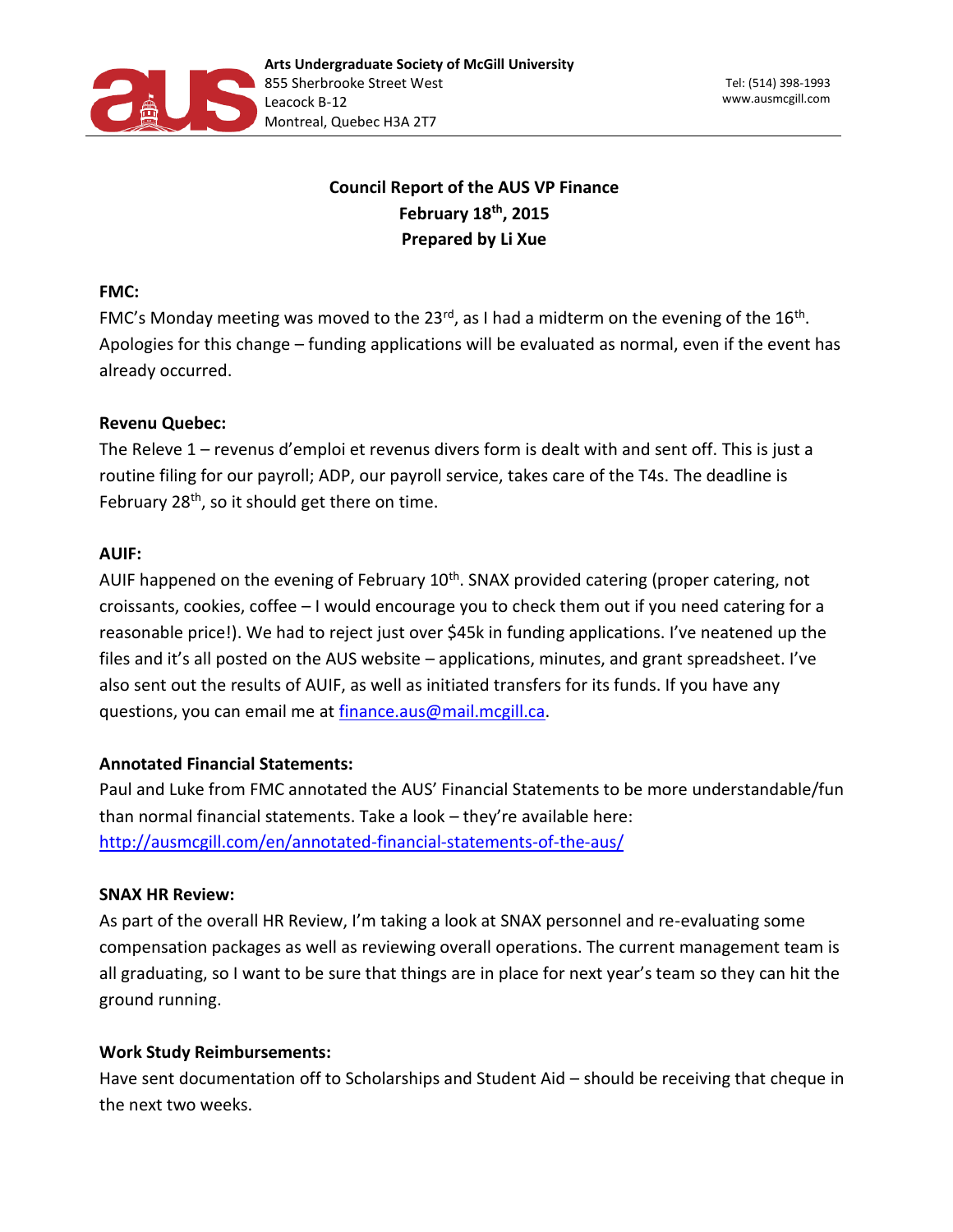

# **AUS Operating Budget:**

Lovely surprise from preparing for AUIF – FAC is actually funded mostly by AUIF (5% of gross amount up to \$10k) so only \$1.5k comes from the AUS.

# **Departmental Allocations (interfaculty):**

I've only been contacted by BASIC and MUGS about what name goes on their cheques – please let me know!

# **CHICAGO: the Musical:**

Meeting between FMC and AUTS Executive scheduled for the week of February 23rd.

#### **Administrative change:**

Cheques will be placed in departmental folders. If it's a special group (ie, applied to Special Projects Fund, and isn't a departmental association), the cheque will be with Grant

Respectfully submitted,

Li Xue AUS VP Finance

Time Log (February 1-14)

Feb 1

Nothing

Feb 2

10:30-11:30: AT HOME [emails]

4:30-8:00: IN OFFICE [ExComm, FMC]

Feb 3

10:30-2:30: IN OFFICE [collating AUIF apps, administrative]

4:00-5:30: IN OFFICE [check on bank balances, administrative]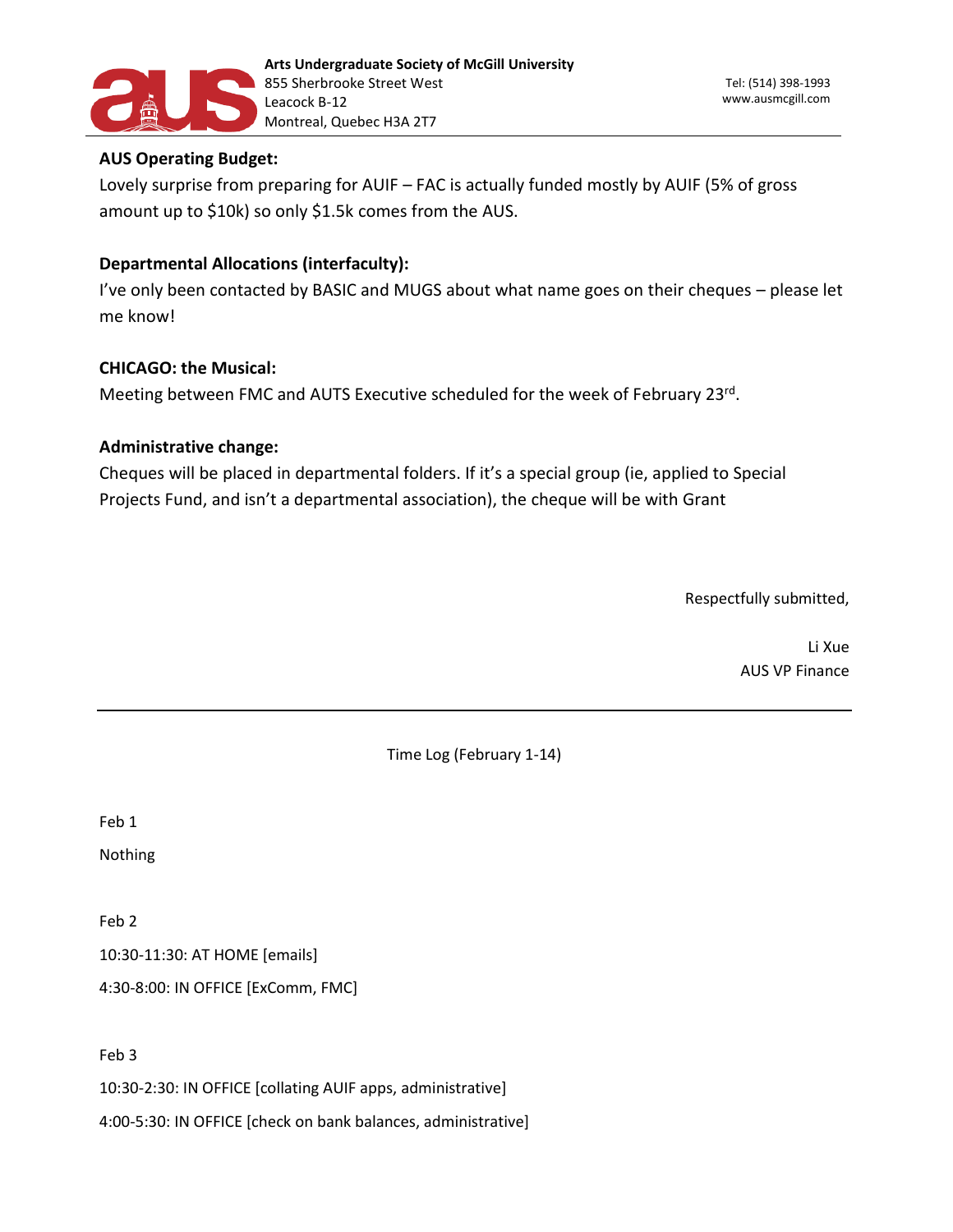

Feb 4 9:00-1:30: IN OFFICE [deposits, administrative] 9:00-10:00: AT HOME [emails, AUIF work]

#### Feb 5

1:30-2:30: IN OFFICE [cheque req check up, meetings]

4:00-8:00: AT HOME [administrative, SNAX HR review]

#### Feb 6

10:30-2:30: AT HOME [AUIF catering, emails, budget updates]

9:00-10:00: AT HOME [QB options]

#### Feb 7

```
10:00-11:00: AT HOME [emails]
```
Feb 8

8:00-10:00: AT HOME [emails, prep for week ahead]

Feb 9

10:00-11:30: IN OFFICE [administrative]

Feb 10

1:30-2:30: AT BANK [PSSA signing authority]

3:30-8:30: IN OFFICE [preparing for AUIF, AUIF Committee meeting]

9:00-11:00: AT HOME [tidying up AUIF documents, back end AUIF administration]

Feb 11

10:00-11:30: AT HOME [emails]